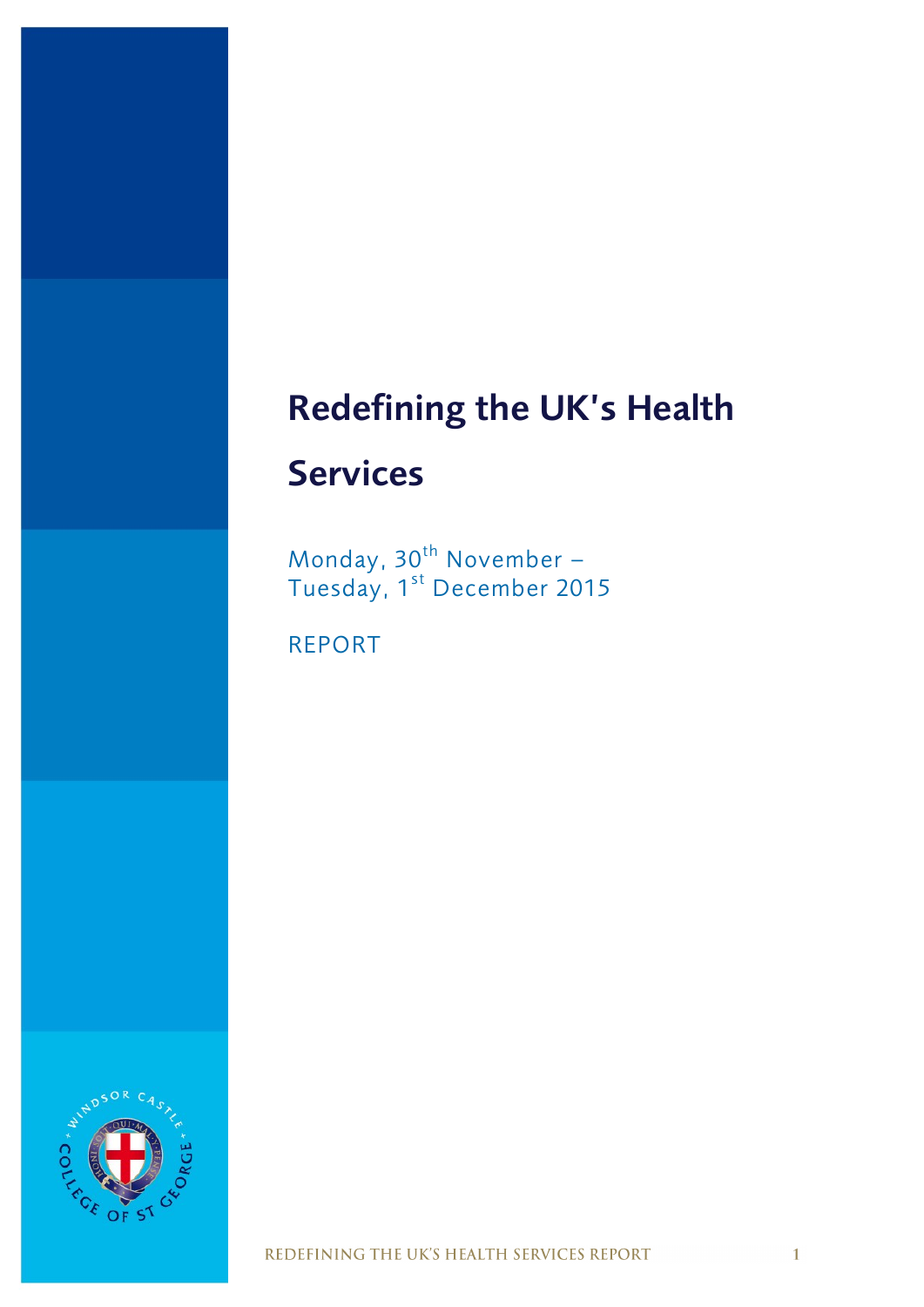*The state of man does change and vary, Now sound, now sick, now blyth, now sary, Now dansand mirry, now like to die:-* Timor mortis conturbat me.<sup>1</sup>

#### **Introduction**

In intensive care, neonatal care, oncology, and other areas of the NHS, professionals are having similar grim conversations: **the system is not delivering best value for good population health outcomes**, at the same time that funding, amid contrary reports, is dwindling in relation to need.

It is not so much about waste and efficiency, though these are continually important, as about intelligently allocating limited resources for best *health* outcomes across the nation.

**'Health' is not 'survival'**. Up to half of babies born extremely preterm will die after prolonged intensive care. A significant proportion of the remainder live their lives with severe mental and physical impairment – at great emotional cost to families, and fiscal and other costs to society. Paediatric intensive care is generating an increasing population of technology-dependent children with no prospect of independent living or quality of life. Many late-stage cancer patients suffer extraordinary torment  $-$  the right word  $-$  for a few more weeks precariously alive. The frail elderly, often with multiple disease states, are routinely sent to Intensive Care Units (ICUs) – the majority of those admitted as an emergency remaining physically incapacitated, and the minority returning to independent life at home. Such care can itself involve physical and mental suffering, as well as great cost. Much of this disease burden is entirely preventable, yet preventive and public health measures which would make a real difference to quality of life are not seen as a priority for investment. The same is true of palliative care. True, medicine achieves rising survival rates and individual miracles. Overall, though, it is not so clear that our health service delivers as much better 'health' as it could and should on its limited resources.

If money were no object, some ethical decisions could be made differently. But resources are not only limited – in the face of rapidly increasing need in the UK, they appear less than necessary even to maintain the status quo. So must we now do less activity, but of higher value? If so, how do we make the inevitable hard decisions about what such 'value' is?

We do have a good health system by global standards. The NHS is widely and justly admired for its professionalism, dedication, and grit. The UK's NHS was deemed 'the best healthcare system in the world' by the 2014 Commonwealth Fund report on health services,<sup>2</sup> coming first in many areas (especially those related to primary care). But we ranked poorly in issues of 'healthy lives', and the scale of debt and threat of unsustainability now faced by the NHS are new.<sup>3</sup>

 $^3$  The recent government spending round announced a 'sustainability and transformation fund' of £1.8bn which aims to eliminate most (if not all) of the NHS's debt. This is in addition to the £8bn extra funding mentioned above. So although it is true to say that the scale of NHS debt is new, it is also true to say that new approaches are being taken to reduce that debt.



 $\overline{\phantom{a}}$ 

 $1$  William Dunbar (Scots poet, 1460-1520), 'Lament for the Makaris' (Lament for the Makers), ll. 9-12; *Timor mortis conturbat me* translates as 'Fear of death deeply troubles me'.

 $^2$  Karen Davis, K. Stremikis, D. Squires and C. Schoen, 'Mirror, Mirror on the Wall: How the Performance of the U.S. Health Care System Compares Internationally', June 2014; http://www.commonwealthfund. org/~/media/files/publications/fundreport/2014/jun/1755\_davis\_mirror\_mirror\_2014.pdf.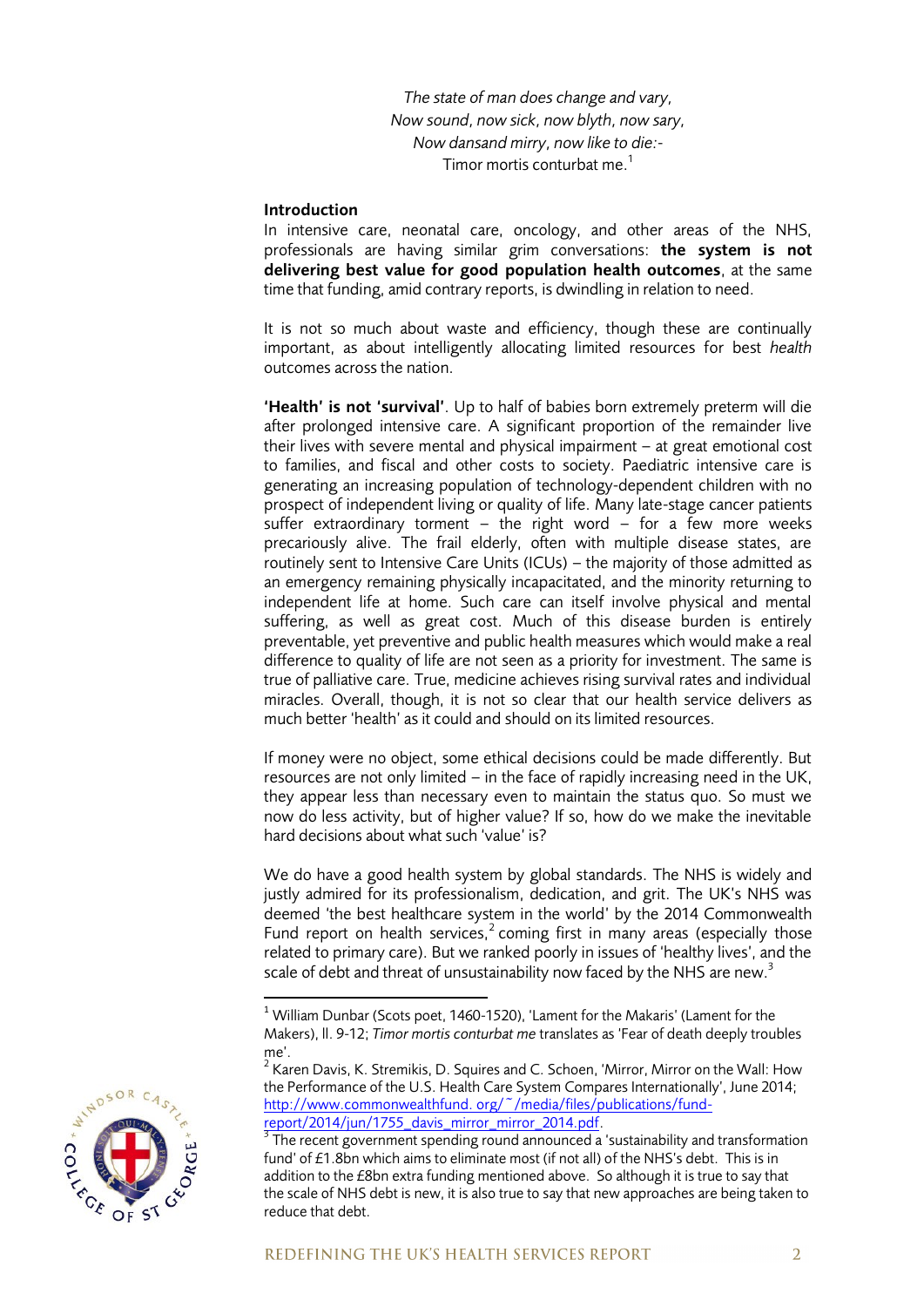We want a mandate for change; it must be a public mandate that is well informed by a clear, coherent, apolitical, professional voice; and it should be taken *from* professionals, professional bodies and the public *to* politicians (not *vice versa*). Professionals therefore now have a vital duty to converse with the public to drive demand for a political mandate for good change.

Wrong choices will surely still be made in future, but the way we make the choices can be much more right, and that will make an enormous difference to the individual as well as the greatest number of people.

#### **What is the 'NHS'?**

We currently seem to have 'some national health services' rather than 'an NHS'. Power is devolved and decentralised, the structure is complicated, and there is no clear hierarchy.<sup>4</sup> Primary care, secondary care, social care and public health are ill-aligned with each other, and the ways in which we measure outcomes and develop protocols tend to encourage a focus on technological and pharmaceutical interventions against disease, while neglecting public health and prevention of sickness, the benefits of which are harder to count.

The NHS has leadership training, but we no longer have one leader or source of leadership. (Benign tyranny can be good, but the NHS as a complex system does not work like that).<sup>5</sup> Nor is leadership synonymous with management/ administration. In governance, there is a large gap between decisions and consequences which we would like to shrink, so that those who will live with the consequences of decisions have some say in how they are made.

We want the UK to develop an **integrated national** *health system* in which the right outcomes are well incentivised. The precise 'how' can be anything to deliver the fundamental 'what': the idea that, in the UK, **good healthcare is determined by need, not ability to pay more than others**. (Here, growing inequality and inequity sound a loud warning bell; the gap between 'care needed' and 'care received' gets worse for lower incomes; each stop east of Westminster represents a year's less life).

Crucially, **'health' should not be falsely isolated**; the nation's health, as the undergirding of life, ought naturally to be a primary consideration in policy for agriculture, transport, city planning, regional development, etc. Health, in turn, is influenced by much more than health services. Many health issues can be perceived and dealt with as naturally joined-up issues at a local or city level, making for better health *and* greater efficiency.

 $^5$  Healthcare organisations (as professional organisations) are found not to work like machine bureaucracies such as factories in which control devolves clearly through formal hierarchies, partly because individual professionals such as doctors, lawyers, and accountants bear dual responsibility: to the immediate hiring organisation but also outside to their professional accrediting body. (Arguably, since 2012 the NHS has functioned more as a market than an organisation.) Technical or process efficiency in a professional organisation plateaus lower than in a 'machine bureaucracy'. See Henry Mintzberg, 'The Structuring of Organizations: A Synthesis of the Research', McGill University: Desautels Faculty of Management (1979).



 $^4$  The 2012 HSC Act made changes to the NHS that might be reversed through the NHS Reinstatement Bill (the NHS Bill) now being discussed – e.g., the primary responsibility of the Secretary of State for the health of the population and duty to provide care to *all* residents.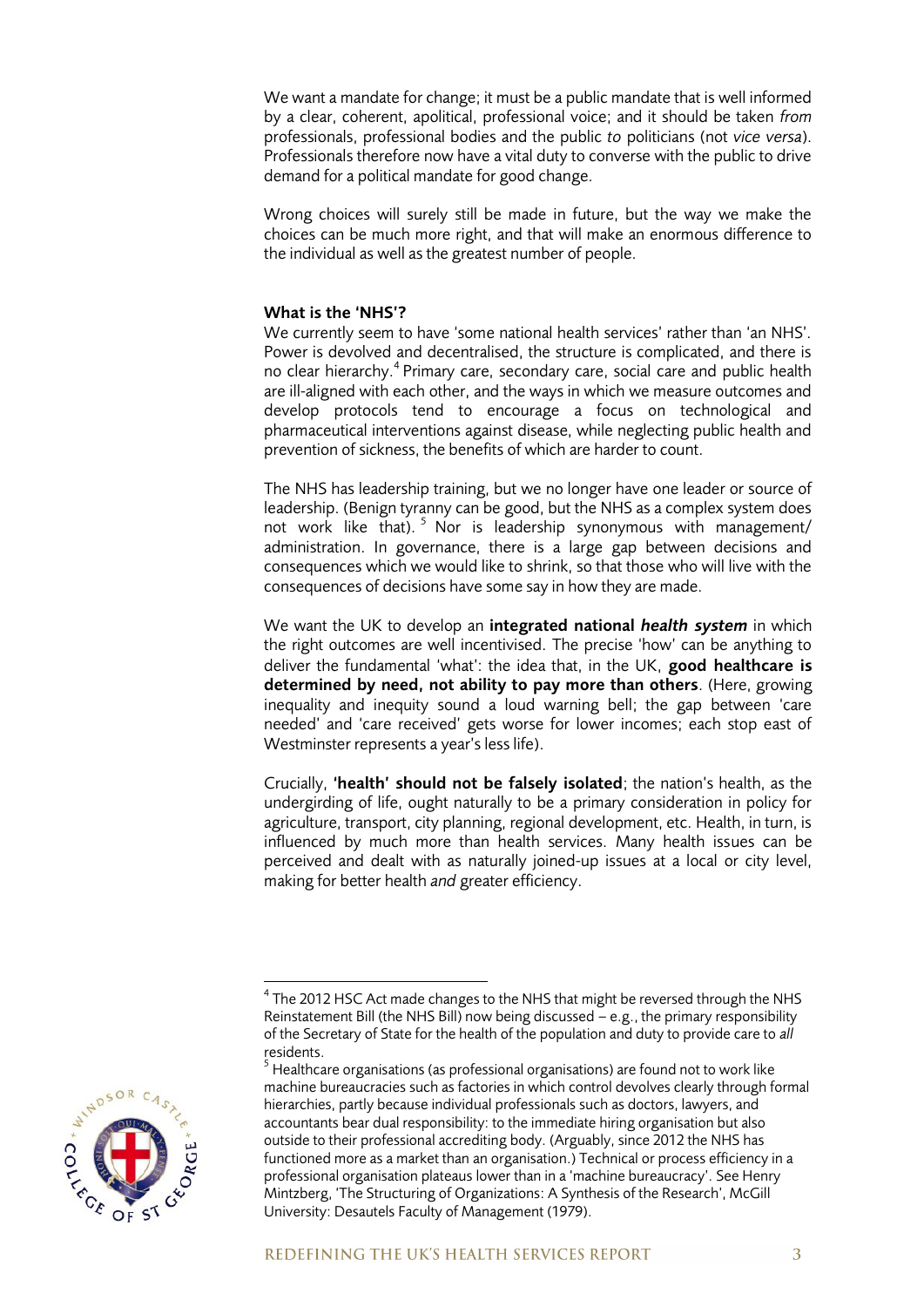Thirdly, related to the above, we need to be more supportive of **promoting and funding public health and prevention of disease**, rather than diverting more money to treatment.

The **Five-Year Forward View** makes it clear that the NHS is expected to be better than cost-neutral. Individual providers have to do things differently, and the system watchdogs who are signatories to the View will check that they do. It is not all stick and no carrot; and, with the creation in April 2016 of a new watchdog, NHS Improvement, it seems there is an explicit move towards more support as well as regulatory action. But it is still an eyebrow-raising ask – and the ownership of the View, and the consequences of *not* managing to do more with less money while lacking the mechanisms of how to implement the View, are unclear.

#### **Intensive care and palliative care**

Admission to ICUs highlight many of the broader issues at stake across the health services, especially around surrogate decision making:

- The legal framework is changing, subtly; physicians can no longer make paternalistic decisions around end of life; the judgement in the Tracey case<sup>6</sup> has emphasised the obligation to discuss resuscitation status with patients or, if not possible, their families.
- People from different religious backgrounds have very different attitudes about dying and life after death, which can put families and doctors/consultants in awkward and occasionally conflicting positions.
- Expectations about survival are high, and biased upwards by misleading media coverage (including television drama).
- Diseases, such as some cancers which formerly had very poor prognoses, are now managed outside critical care in ways that are associated with much better outcomes for some – this creates genuine uncertainty about immediate success or otherwise of critical care, while the prospects of success or even what success means remain very uncertain.
- Such care may come with a burden of physical and mental suffering which may outlast ICU admission by a long time and possibly the remains of the patient's life.
- Few leave intensive care with better background health and functional capacity than they had before.
- Much of the burden of ill health managed expensively on ICU may be avoided or moderated through social and public health measures (reduced salt, trans-fat and sugar intake; reduced consumption of alcohol; less smoking; greater active transport; reduced road use and air pollution; reduced energy poverty; increased social equity); and palliative care can make a real difference where death is inevitable.

These issues reflect broader concerns about health. It is a first priority somehow to identify early the patients who *will* benefit from ICU admission.<sup>7</sup> Since money is tight, maximising the common good has to be a significant factor in decisionmaking. (An Indian Medical Research Council strategy document is explicit about not doing research into making people live longer, but into helping them live better.<sup>8</sup> Perhaps this should be part of the debate in the UK). We need to be less clever, more kind – but not just 'tea and sympathy' kind. Judgment and



**.** 

 $^6$  See https://www.judiciary.gov.uk/wp-content/uploads/2014/06/traceyapproved.pdf.

<sup>7</sup> <http://www.ics.ac.uk/icf/james-lind-alliance/intensive-care-research-top-priorities/> <sup>8</sup> See at [http://icmr.nic.in/guide/nhrp.pdf,](http://icmr.nic.in/guide/nhrp.pdf) Annexure 1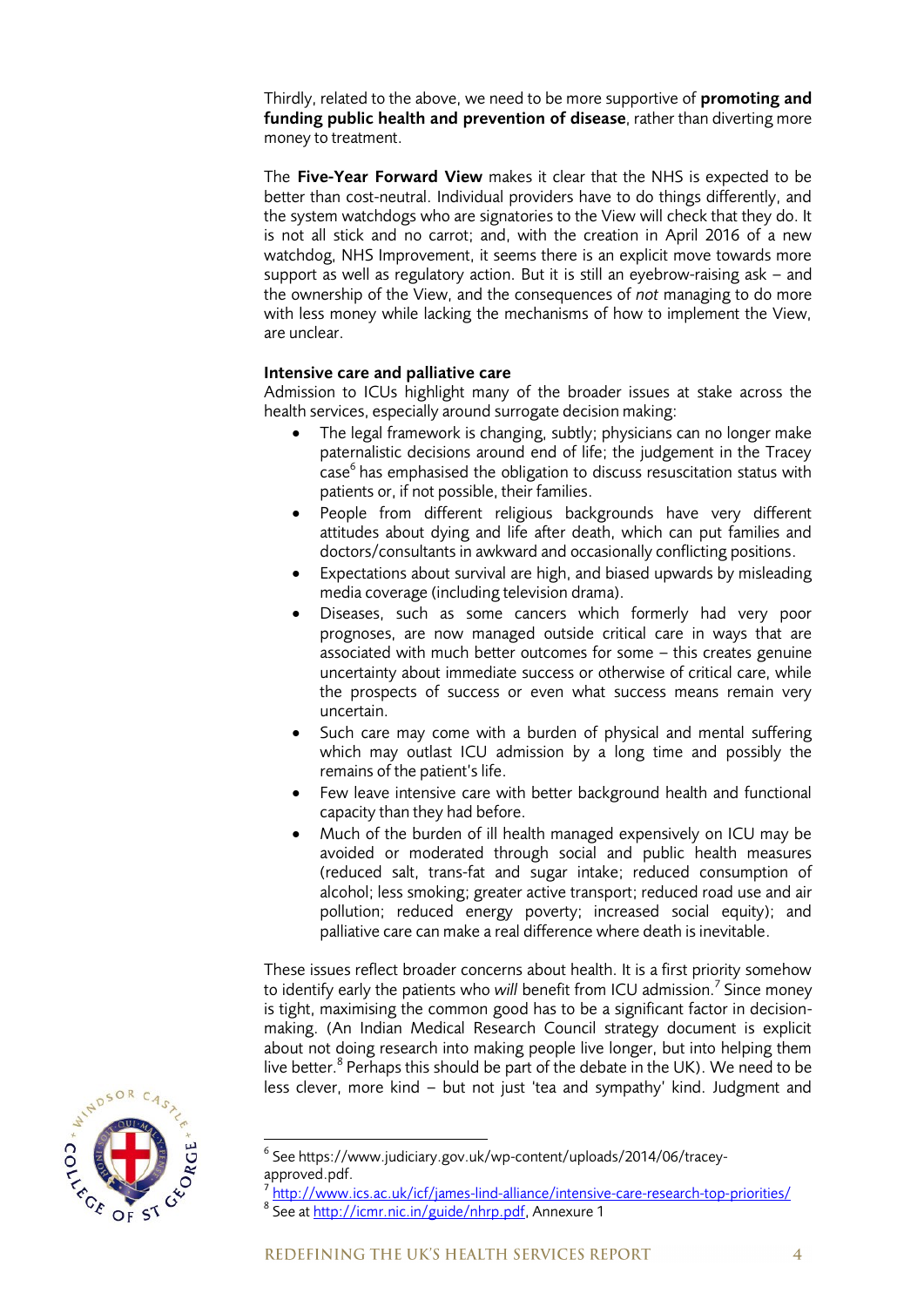personal humanity temper protocol, while getting fixated on checklists and tickboxes is unhelpful.

Possibly, an observable convergence between intensive care and palliative care (including 'end-of-life care') should be more openly acknowledged and worked with – as has begun to happen in Australia and some centres in the US. An ICU bed may cost £3000/day but can be 'a good place to die' if this is the recognised endpoint, while dying at home is not necessarily cheaper if quality is to be preserved. Occasionally intensive care does deliver palliative care – either for people at the end of long active treatment, or for people admitted and for whom it has become rapidly apparent that survival is not possible. As professionals, we need to be able to say, 'Your mum is dying; would you like a cup of tea and to sit by her?', rather than being driven to intensive intervention through family expectation, threat of litigation, or through 'choosing the easy route'.

The metrics for success in palliative care are hard: they are not 'survival'. 'Quality of remaining life' is important, as are 'the extent to which people feel involved in decisions and care' and 'how many people are cared for and/or die where they want to'. (NB: asking 'the public' where they would prefer to die gives a higher 'at home' response than asking *patients* where they want to die). Choice is about personal choice and control, not about selecting from a predetermined menu, and palliative care is necessarily highly individual because standard protocols and approaches do not work across many highly personal preferences and circumstances. There is a mixture of settings for providing palliative care, with mixed funding streams. Many agents need to be involved: regulatory, charity, social care, patients and families.

The recently published 'Ambitions for Palliative and End of Life Care' is a national framework for local action, and explicitly recognises the role and importance of the wider community in achieving these ambitions.

#### **Cancer**

Though oncology today can shift survival of some late-presenting cancers by months or years, the best 'cure' for most cancer remains prevention, through regular physical activity, a healthy diet, not smoking, and avoiding obesity, excess alcohol, air pollution and excessive UV exposure. Preventive and public health measures are thus very important – but so too is action in areas traditionally outside health regulatory frameworks (taxation, urban and transport planning, agricultural policy and so forth).

We can and should also discuss details of pathways, GP roles and instincts, difficulties in accessing GPs, red flag symptoms (or lack of) , false-positive costs and the reticence and 'probably not urgent' attitude of the British public – but we still know that early diagnosis is much, much cheaper than treatment, and therefore we simply need to invest in early diagnosis. The UK diagnoses late compared with other EU countries, with many patients presenting at an emergency stage when the cancer is already heterogeneous and there is little hope of cure. We should consider more palliative care. A multimodal approach is necessary, and must include more screening facilities.

In advanced cases, all tumours are inherently resistant. Many oncologists would themselves refuse the treatments given because the side-effects are so ghastly. Real-life prescription does not work out like clinical trials; treatment can leave someone utterly unable to function, or in intensive care.

Cancer treatment costs can be very high indeed, driven by the US market, and rising – but cost is not at all proportional to efficacy. It is not simple to balance futility (or not) against affordability (or not), whether as an individual practitioner or across society. In the Netherlands, cancer drugs deemed too expensive by

REDEFINING THE UK'S HEALTH SERVICES REPORT

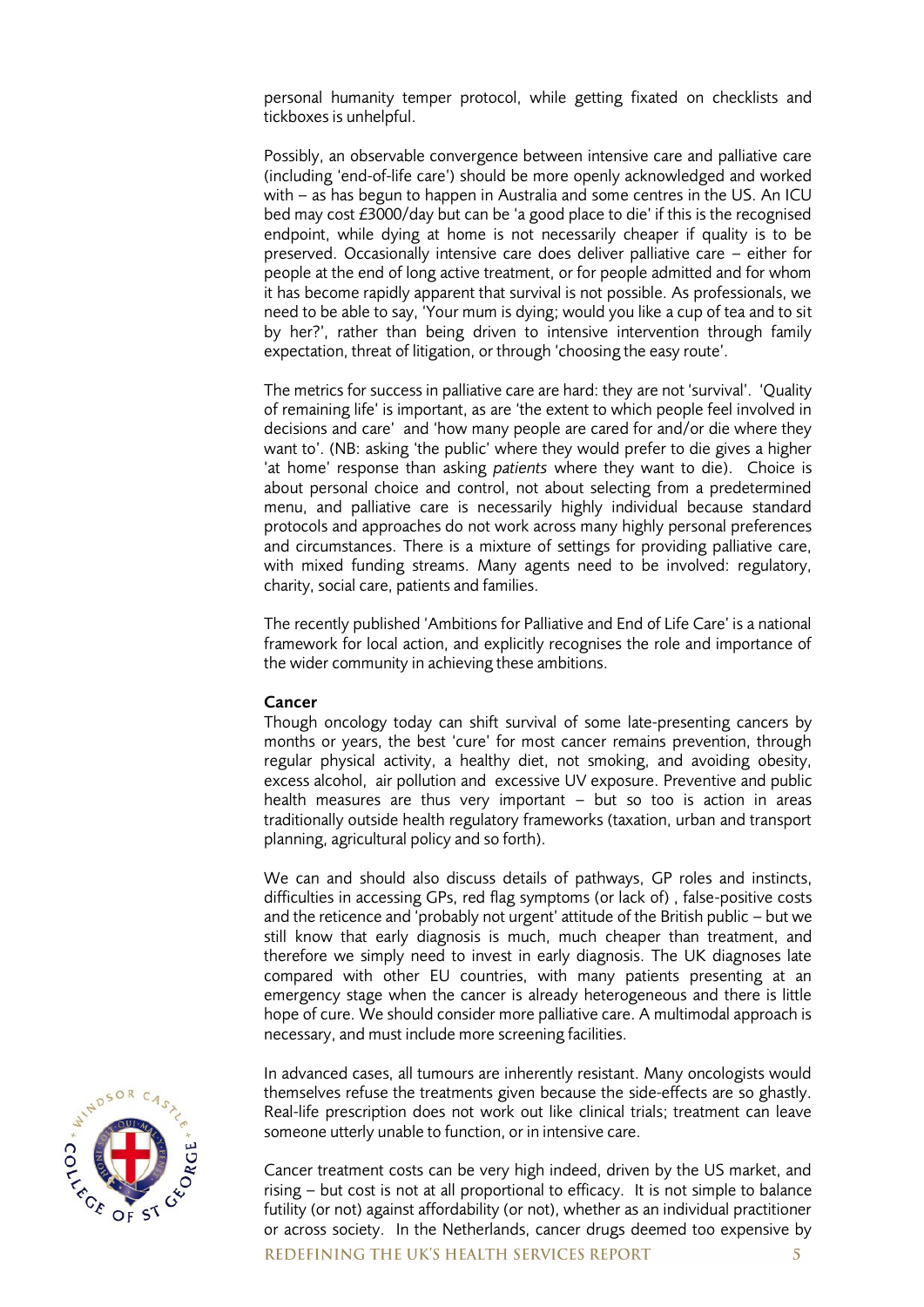the state were reintroduced eccentrically into the system at the behest of patient groups funded by pharmaceutical companies. In the UK, NICE was established to indicate best use of resources, but (in the case of oncology) is undermined by the Cancer Drugs Fund.<sup>9</sup>

#### **Polypharmacy**

With increasing numbers of people living with multiple morbidities, members of the public have become unwitting *in vivo* experiments for unresearched combinations of multiple drugs. Only 3% of patients with heart failure in a recent analysis in Scotland only had heart failure, while 74% also had three or more other conditions. We do not actually know whether statins work when taken in combination with (for example) ten or fifteen other drugs, and we are unlikely to find out because clinical trials of such polypharmacy would be expensive and too hard to perform. Over-administered antibiotics add the further grave problem of increasing antibiotic resistance around the world.

Drug companies assert that they are ethical and engaged, and work in a tough environment, and that in general there is no inappropriate relationship between the pharmaceutical industry and government that might inappropriately bias drug use. To make a profit, drug companies focus on:

- economies of scale (for example, across national boundaries)
- profitable populations
- health-*product* thinking rather than health-*benefit* thinking.

Perhaps the pharmaceutical industry needs to be better at targeting unmet needs but this is not as easy as it might appear. The repurposing of drugs off-patent, researching effects of combinations of established drugs, and gathering of reallife data are all areas where partnerships are vital, and through which health can be improved.

At the moment, though, medical conditions are divided up for treatment by department and pathway, while they actually co-exist and overlap in the whole patient as an individual, who really needs treating as such. Of course we need specialists, but we also need balance; only 38% of guidelines and recommendations are based on typical patients. Should generalists not receive the longer training, specialists the shorter? We need *expert medical generalists* for a sustainable NHS.

Furthermore, we *create* 'diseases' for treatment such as 'pre-diabetes' where it is very unclear that there is real value from drug prescription. Data analysis and IT in these areas are great, but piling up information (hundreds of diagnoses from a spot of blood) is not necessarily a way forward to better health outcomes. Lack of information is usually the easier part of the problem, and what you do with the information is harder; but if IT can help with this, we should find out more.

#### **Public health and prevention of disease**

It is common sense that 'public health' cannot be boxed up separately from 'health'. We can measure the good effects of prevention and public health spending; we have modelling evidence for the benefits of reducing dietary salt, trans-fatty acids and cholesterol; we *know* STDs and unwanted pregnancies are prevented effectively by targeted campaigns (why is their funding being cut?)



 $\overline{\phantom{a}}$ 

 $9$  NB: a drug can be high value, yet hard to afford; it is a question of the greatest good for the greatest number (or utilitarianism) and in addition considerations of duty and virtue ethics. NICE offers a framework to judge cost-effectiveness and value.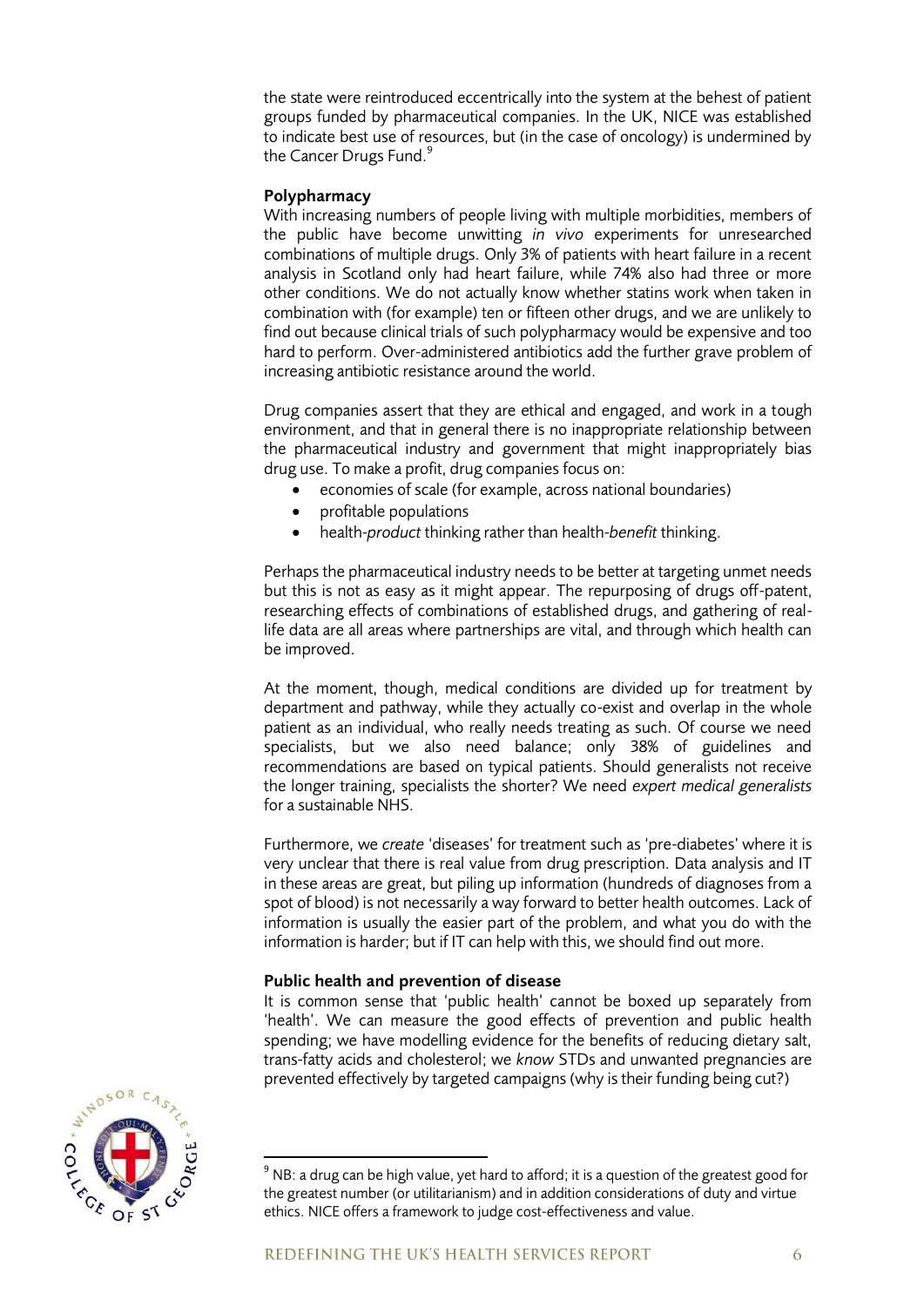At the moment, relatively little is spent on prevention of disease. Smoking, drinking too much alcohol, dietary neglect and failing to get enough exercise continue to hasten sickness and death and NHS costs in high numbers. So how can we get the money to prevent disease? Should it be taken away from other areas, or sought newly? Messaging is all-important. (MRSA was huge in the press during the 2005 elections, and that won the NHS a lot of money, with which we successfully tackled the issue. We achieved more with good funding in two years than we had during two decades).

There are many ways to promote public health: invest in 'Healthcare Public Health', engage patients to reduce harmful or ineffective interventions, reduce variation amongst NHS providers, <sup>10</sup> implement the Wanless Report recommendations, <sup>11</sup> consider place-based commissioning, <sup>12</sup> implement the manifesto of the Faculty of Public Health and Royal Society for Public Health,<sup>13</sup> introduce a tobacco levy, tackle the social determinants of health to tackle health inequality,<sup>14</sup> tackle the 'industrial imperative', change the political cycle on health with a seven-year plan, and make proposals overlap – for example, active travel means both less pollution and more physical activity; more efficient insulation and ventilation is good for lowering emissions and bettering health; a lowenvironmental-impact diet is also a fine preventive for much disease.

# **Structural change**

Most structural amendments towards better health outcomes fall under two headings:

- **towards greater value** (making the best of what we have); e.g., we know that the system collapses on predictable dates when staffing levels do not rise to meet need, or that having eight pathways with eight different outcomes for COPD in neighbouring CCGs in London is silly, etc.
- **transformative changes** for long-term national health benefits; these are more aspirational

Obstacles to structural change include:

- locked-in funding to 'keep the existing going', so marginal changes only are possible, unless one takes courageous and unpopular action such as closing wards, ceasing contracts, etc.
- communication difficulties: for example, working with fifteen largely uncoordinated bodies not talking to each other makes it hard even to prepare the foundations for rolling out a new model – people tend not to like other people's solutions, unless they make a *huge* difference.
- the long timeline for real change: the five-year political timeframe is very short (in artificial intelligence development, by comparison, twenty to thirty years seems reasonable)

<sup>11</sup> Derek Wanless, 'Securing Good Health for the Whole Population' (2004): http://webarchive.nationalarchives. gov.uk/+/http:/www.hmtreasury.gov.uk/media/D/3/Wanless04\_summary.pdf<br>12 The Ki

<sup>14</sup> Michael Marmot, 'Social Determinants of Health Inequalities' (*Lancet* 365, 2005): http://www.who. int/social\_determinants/strategy/Marmot-Social%20determinants%20of%20health%20inqualities.pdf



**<sup>.</sup>** <sup>10</sup> The Dalton Review (2014);

https://www.gov.uk/government/uploads/system/uploads/attachment\_data/file/ [384126/Dalton\\_Review.pdf](https://www.gov.uk/government/uploads/system/uploads/attachment_data/file/%20384126/Dalton_Review.pdf)

The King's Fund, 'Place-based systems of care: A way forward for the NHS in England' (2015)[: http://www.kingsfund.org.uk/sites/files/kf/field/field\\_publication\\_file/Place](http://www.kingsfund.org.uk/sites/files/kf/field/field_publication_file/Place-based-systems-of-care-Kings-Fund-Nov-2015_0.pdf)[based-systems-of-care-Kings-Fund-Nov-2015\\_0.pdf](http://www.kingsfund.org.uk/sites/files/kf/field/field_publication_file/Place-based-systems-of-care-Kings-Fund-Nov-2015_0.pdf)

<sup>13</sup> [http://www.fph.org.uk/uploads/manifesto\\_public\\_health.pdf](http://www.fph.org.uk/uploads/manifesto_public_health.pdf)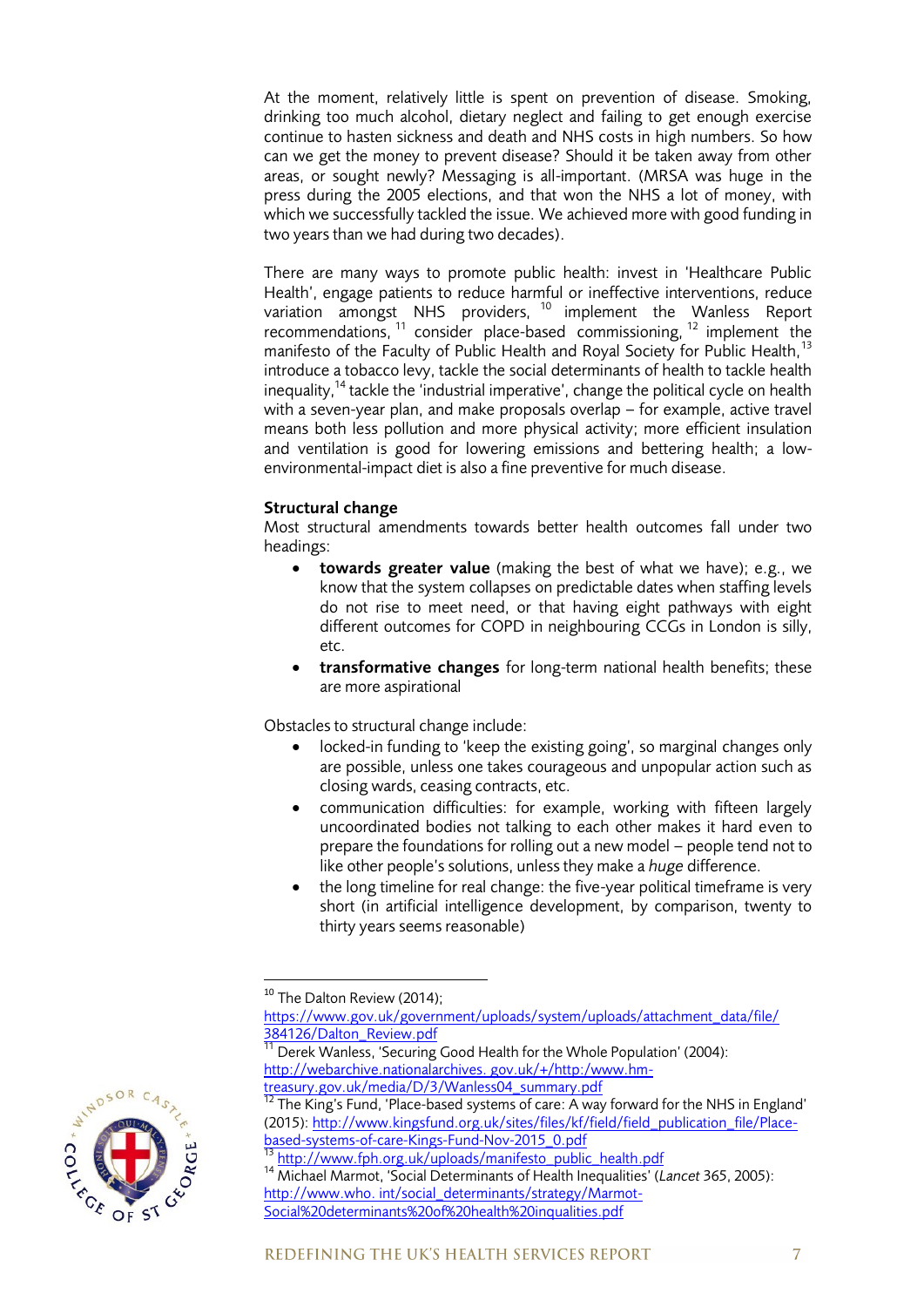We tend to stop while a system is very complex and describe it, rather than moving through to the 'simplicity the other side of complexity'. **Inefficiency can be good** if engineered for the desired result. Engineers can develop ways to make people, for example, want to be more active. In Detroit and Riyadh there are great results from city developments for green transit spaces and family activity areas outdoors. (The New York Highline is so successful that there are suggestions that a train line needs to be re-established alongside..) An eight-mile distance between linked hospitals can become a cycle route and even a walking corridor – 'inefficient' at one level, but hugely beneficial at another.

Fifty **Vanguard projects** are testing new models around the country to rapidly develop new models of care that can easily be replicated in later years. In five years, results will begin to show, and real benefit in ten to fifteen. Inherent in this rapid progress is the idea that some Vanguards will fail but others will succeed. Those that succeed can be rolled out to other suitable local health economies. The risk to this strategy is a possible increase by the system watchdogs in their aversion to the failure of Vanguards. If *all* Vanguards are expected to succeed, then progress is less likely to be as rapid as foreshadowed in the Five-Year Forward View.

**Gamification** is underused for better health outcomes. The 'speed camera lottery' frames good behaviour in terms of potential reward (the number plates of those who go at the desired speed are recognised, and the drivers entered into a lottery for financial gain). So why have we not put the NHS model online for people to play with, to crowdsource efficiencies and solutions, educate generally, and open up the many desired conversations? Briefly, for change: never criticise; only applaud; use the internet; be feted.

#### **Measurements and more**

To intervene and support meaningfully, you need **good metrics**. It may seem too much to say that 'if it moves, it should be measured' but more should be done to measure and analyse people, assets, data, tests, results, etc. – rather than the present situation of legally liable medical directors taking decisions according to diverse protocols inside black boxes.

Already, the **NHS sits on a hugely useful and transformative mass of information**. Can we not propose a partnership for a small practical analytical experiment which could be done immediately to measure the implementation of a protocol, evaluate it, and show areas to make it more effective? Data analysts could work with Trusts that have risk-tolerant and media-robust leadership, not on the basis of Trusts partnering with a monolithic provider, but in a decentralised, bilateral relationship – and using only non-sensitive, back-end database material, such as lab data, subject to restrictions on its use.

#### **Our message**

We have no one voice (although the Academy of Medical Royal Colleges may offer one possibility). Our message must convey our desire to **work out what is appropriate care and good use of resources and data**, and **make more intelligent use of information and communications**. We also need the public and patients to say what they need to know.



Our voices as healthcare **professionals** and members of professional groups are powerful in the public ear because we are regarded as experts, we have duty to our patients and populations, and we can act as advocates for them. A leading oncologist saying 'we need early diagnosis' can have more impact than a public health representative saying the same. We need charismatic spokespeople, not faceless organisations, to convey issues. But the voice of 'a professional' (who stays within profession guidelines) is different from that of 'the profession'. So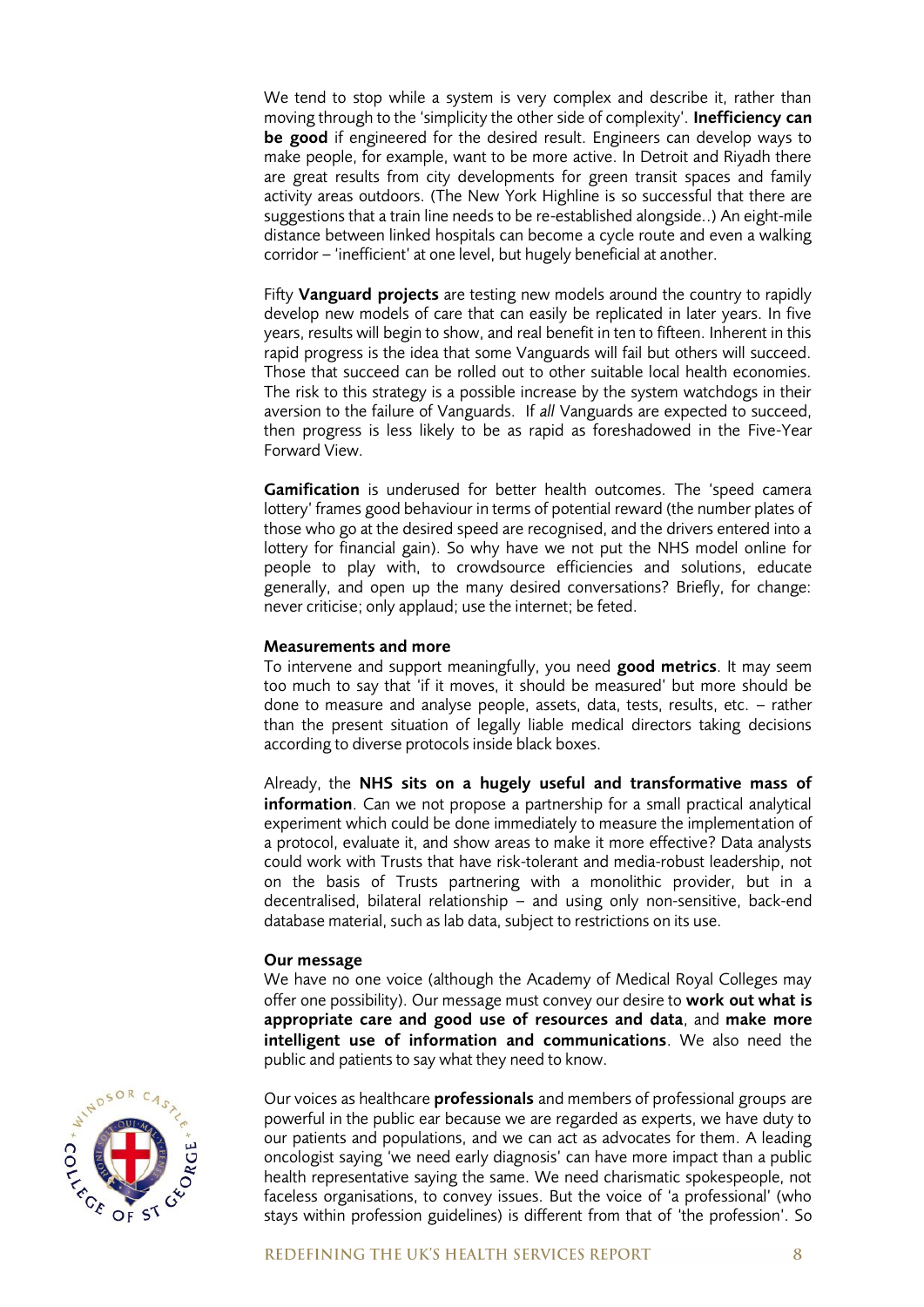we also need to speak together with a collective, clear, coherent voice. We are important in this respect also because we are health spenders. We *can* challenge the narrative of where efforts should go.

Members of the **public** are capable of making good decisions on the basis of good data – possibly with less beating about the bush than professionals. A 'Daily Mail' fear *can* be controverted by good sense when the message is accessible and debatable. There is no point then in our being defensive or haranguing about problems (criticism) if we can offer the means to develop solutions (help). For example, the public hated the idea of linked health records, but the defence was merely 'er, really, there is no risk' rather than showing benefits – for example, 'by linking more data, we can beat Ebola'.

**Politicians** are easy to blame, but they understand public opinion very well, and they do have to show results within a five-year term of office. In political opinion, the NHS is a sacred cow, and one cannot close hospitals or there will be marches in the street. How can we as medical and healthcare professionals work with and influence political leadership? More and better communications, with respect for the political point of view, are needed. (The Chancellor of the Exchequer and other ministers now do want to be informed by a wider group than previously; our voice may be heard there too).

**Partnerships** which show apolitical commitment to health will strengthen credibility (though all health messages will tend to be interpreted locally as politicised). Partnerships with, for example, patient groups or specific disease groups, able to see the broader issues, can counteract criticisms made on the basis that narrow professional interests are being pursued. Persistence, effectiveness, and sharing data and tools can make one *de facto* into a leader.

The Health Foundation, Nuffield and the King's Fund do a lot of work to present consistent messages; more work needs to be done if the messages are not getting out there. The Five-Year Forward View offers opportunities to push key messages about public health, and a public voice about health.

# **The Conversation<sup>15</sup>**

As HC professionals, we regularly tell patients that they have incurable diseases, and they often ask how long they have to live. However, as members of the UK public, **we generally do not discuss how we want to die**. <sup>16</sup> In our health services, and as (ageing) carers, we will soon deal with more drawn-out ends of life than ever before. Advance decisions and advance care planning are clear ways of enabling individuals to discuss some of the most difficult decisions that could be made about their care and treatment. At the moment, though, they are too often disregarded, inaccessible, unclear, or lacking due process. Clearer communications and better mechanics of making wishes known will improve the quality of death for millions annually.

Decisions about preserving life are often made under stressful, last-minute conditions (in labour, when a relative has just collapsed), and based on risk, not certainty, about survival and disability. Consultants frequently ask patients and

 $16$  Discussion during the pre-launch consultation of the Assisted Dying (No. 2) Bill 2015-16 suggests a legal and administrative framework for social decisions around death. This interesting departure highlighted that beyond diagnosis and prognosis physicians have no unique competence around end of life issues and that perhaps wider society might take a greater role in determining policy. The Bill did not proceed past its second reading in the House of Commons (11 September, 2015) but can be read at: [http://www.publications.parliament.uk/pa/bills/cbill/2015-2016/0007/16007.pdf.](http://www.publications.parliament.uk/pa/bills/cbill/2015-2016/0007/16007.pdf)



<sup>&</sup>lt;sup>15</sup> See [http://theconversationproject.org/.](http://theconversationproject.org/)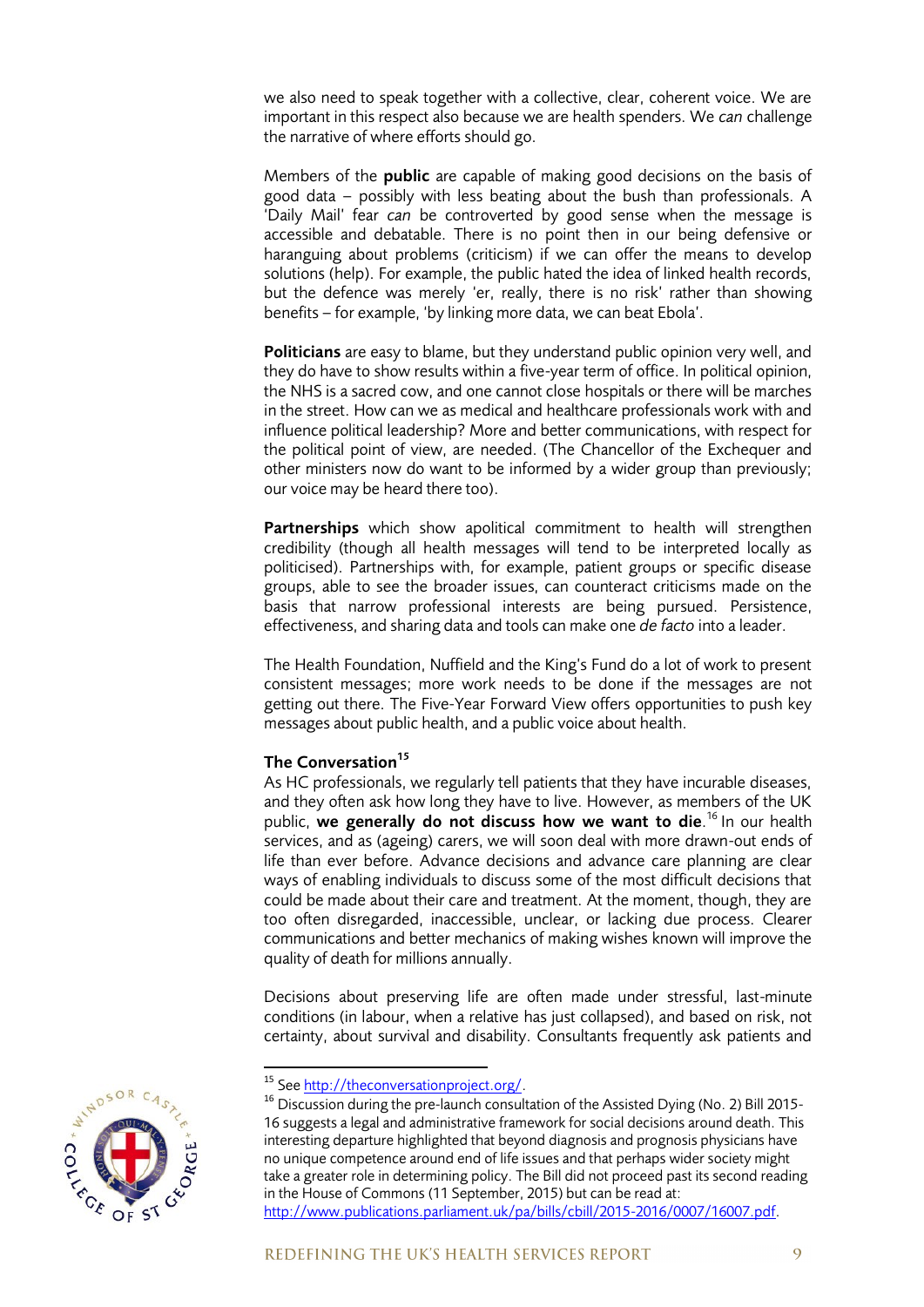families what they want, only to be asked 'What would you do?' But our prediction is poor, and practice variation is wide. **Professionals cannot supply the mandate**: there has to be a public discussion for public mandate to do things differently and better.

Obviously, **individuals differ** about what is 'a good death'**.** Arguably death is never desired. But its perceived aptness relates in large part to the quantity and quality of life that realistically remains each time death is forestalled – if only we had the essential, flawless foresight to know ...

So, **we must discuss principles of decision-making** in these areas to make decisions with at least *more* understanding, agreement, and certainty, and develop agreements on how to use resources better. When, with whom, and how often, should 'The Conversation' be scheduled?

#### **Moving forward**

This meeting is the start of our own conversation. As health professionals, we need to acknowledge and share the truths of our experience. We all agree that, for better health as a nation, we should seek agreement across sectors about what outcomes we want to deliver, and how to incentivise these, which we can only define in partnership. To do so, we must speak up, as individual professionals and members of professional groups, to:

- **create ongoing partnerships and conversations** between public and professionals
- **broaden 'health'** in the public consciousness to include larger social goals
- **define value well**, and agree on an overall vision of 'good' and 'right' health outcomes
- **stimulate societal debate** about best use of resources
- **re-examine the budget, allocation of resources, and structure** of the NHS
- examine the **measurement of outcomes** in extreme health cases
- **align and integrate services** and areas of concern

How shall we move forward? We might suggest a Commission. We surely should reconvene.

Meanwhile, please write, discuss, and publicise.

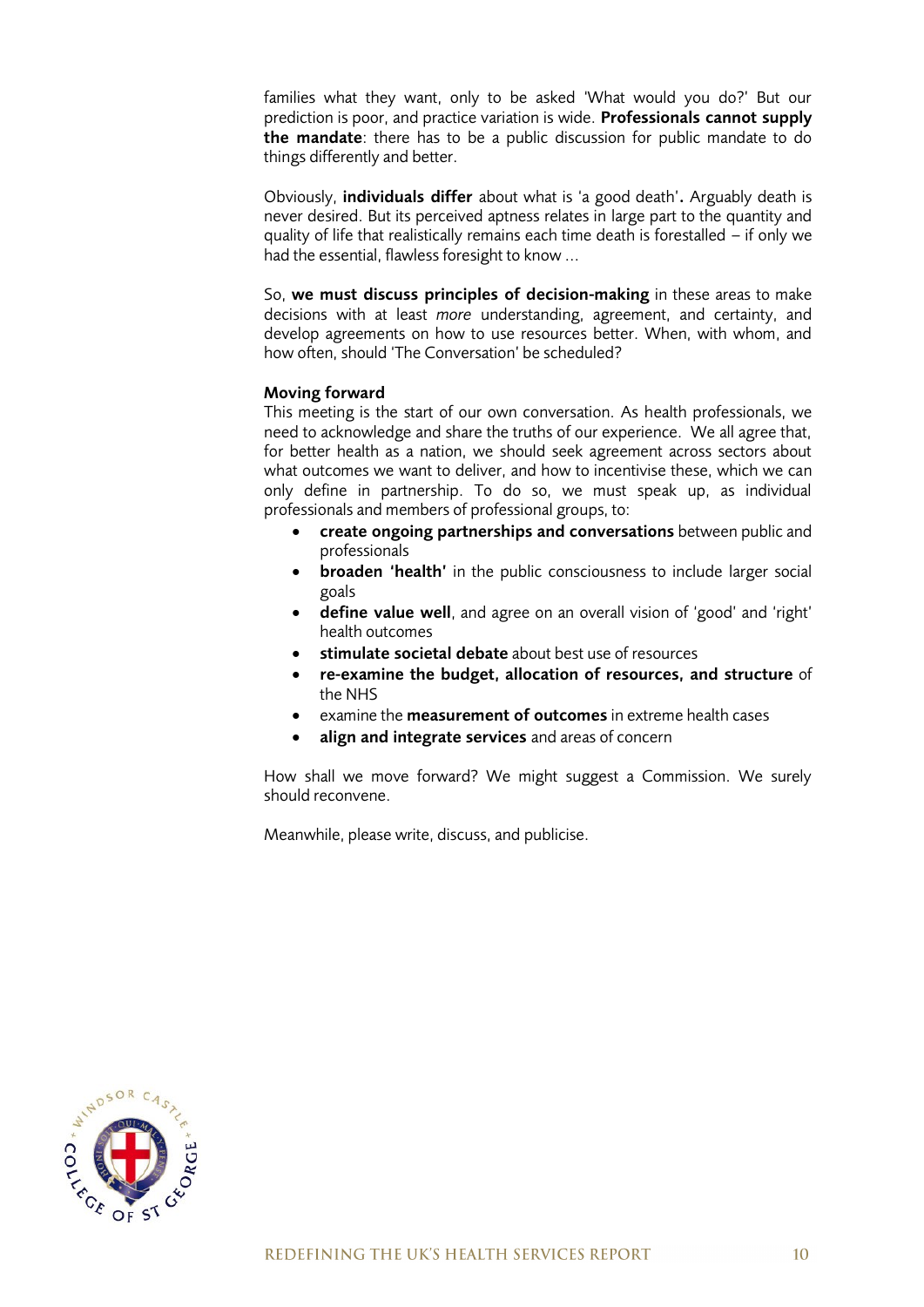#### **Annexe 1: Leadership and influence pertaining to the national health services**

### Political leadership

The democratically elected Secretary of State of Health (see below), Chancellor of the Exchequer and Prime Minister are responsible for broad policy, and for what they believe to be the political mandate based on public opinion and (perhaps not identically) media views (the 'Daily Mail test').

#### Devolved leadership: NHS Executive

Simon Stevens leads NHS England, which oversees the CCGs (see below) while Monitor and the TDA (soon to be NHS Improvement) are led by Jim Mackey and oversee providers.<sup>17</sup> The leaders can influence, but not control, health services, in that they do not have a direct managerial role; his responsibility is to account for what the national health service is doing (books balanced, waiting times met).

#### Devolved leadership: Trusts

Foundation Trusts have autonomy from the Department of Health (and are regulated by Monitor), while NHS trusts do not. These bodies constitute a fragmented assembly in terms of the *running* of national health services.

#### Private sector organisations with public responsibility May use public money to provide certain health services.

#### Local Authorities

LAs have an explicit role in spending money on, e.g., social health services, obesity, etc.

#### Medical Director of NHS Executive (Sir Bruce Keogh)

Offers medical advice, represents clinicians at a high level, and communicates about health issues, but *not* a manager; there are also Medical Directors of Monitor (Hugo Mascie-Taylor) and the TDA (Mike Durkin).

# Chief Medical Officer (Sally Davies)

The CMO is a highly respected and influential advisor to government (not just Dept of Health) on all things health. Davies has powers and responsibilities as the head of her profession to speak out on broad health-domain issues. She jealously guards her political and organisational independence so that she can speak out credibly; she will not intrude on NHSE 'territory'.

# Secretary of State

The Secretary of State is a political role, responsible to his colleagues for the gamut of health and social issues in the UK: the NHS, social care, and public health. He asks each Monday about productivity, accessibility, etc., and is *politically* accountable for those.

#### Civil servants

Civil servants can be very talented in negotiating the political system, and know a lot; they are trained to listen, think, negotiate and manage the political landscape.

# **NICE**

NICE does a good job of providing an independent view of specific medical questions, and should be supported.



**<sup>.</sup>**  $^{17}$  NHS England, Monitor and the TDA are known together as the 'tripartite authorities'.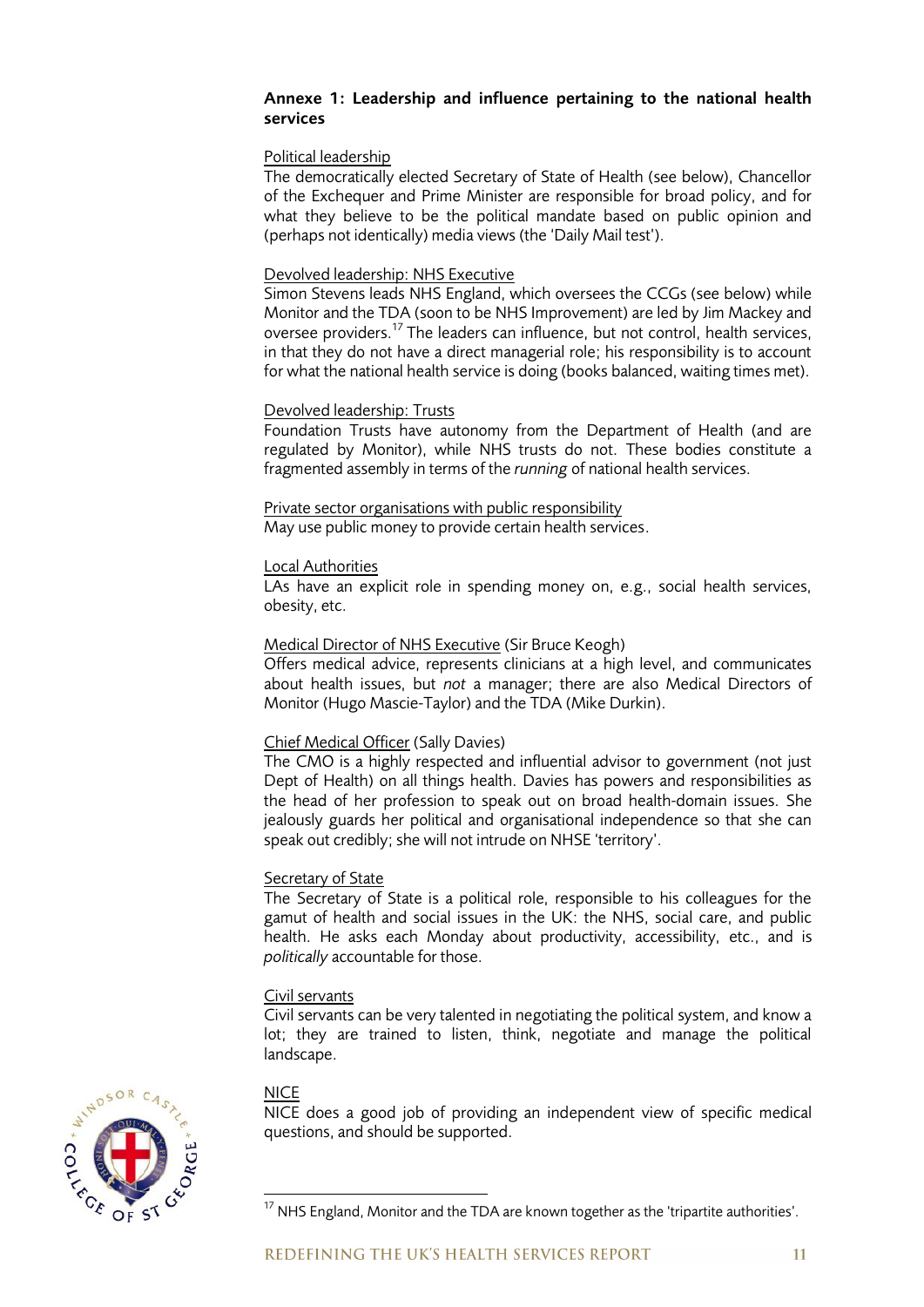### Health and Wellbeing Boards

These sit within local government authorities (LGAs), can make a difference at local levels, and comprise:  $18$ 

- Clinical Commissioning Groups (211 CCGs were introduced April 2013 by the Health and Social Care Act 2012 to replace PCTs)
- Healthwatch units (nationally, Healthwatch England; independent consumer champion organisations also established by HSCA 2012)
- LGAs

Leaders are created through a mixture of political and clinical discussion between civil servants, national clinical directors, influencers in the NHSE, etc.



<sup>&</sup>lt;sup>18</sup> See 'Structure of the NHS in England', [https://www.england.nhs.uk/wp](https://www.england.nhs.uk/wp-content/uploads/2014/06/simple-nhs-guide.pdf)[content/uploads/2014/06/simple-nhs-guide.pdf,](https://www.england.nhs.uk/wp-content/uploads/2014/06/simple-nhs-guide.pdf) pp. 8-9.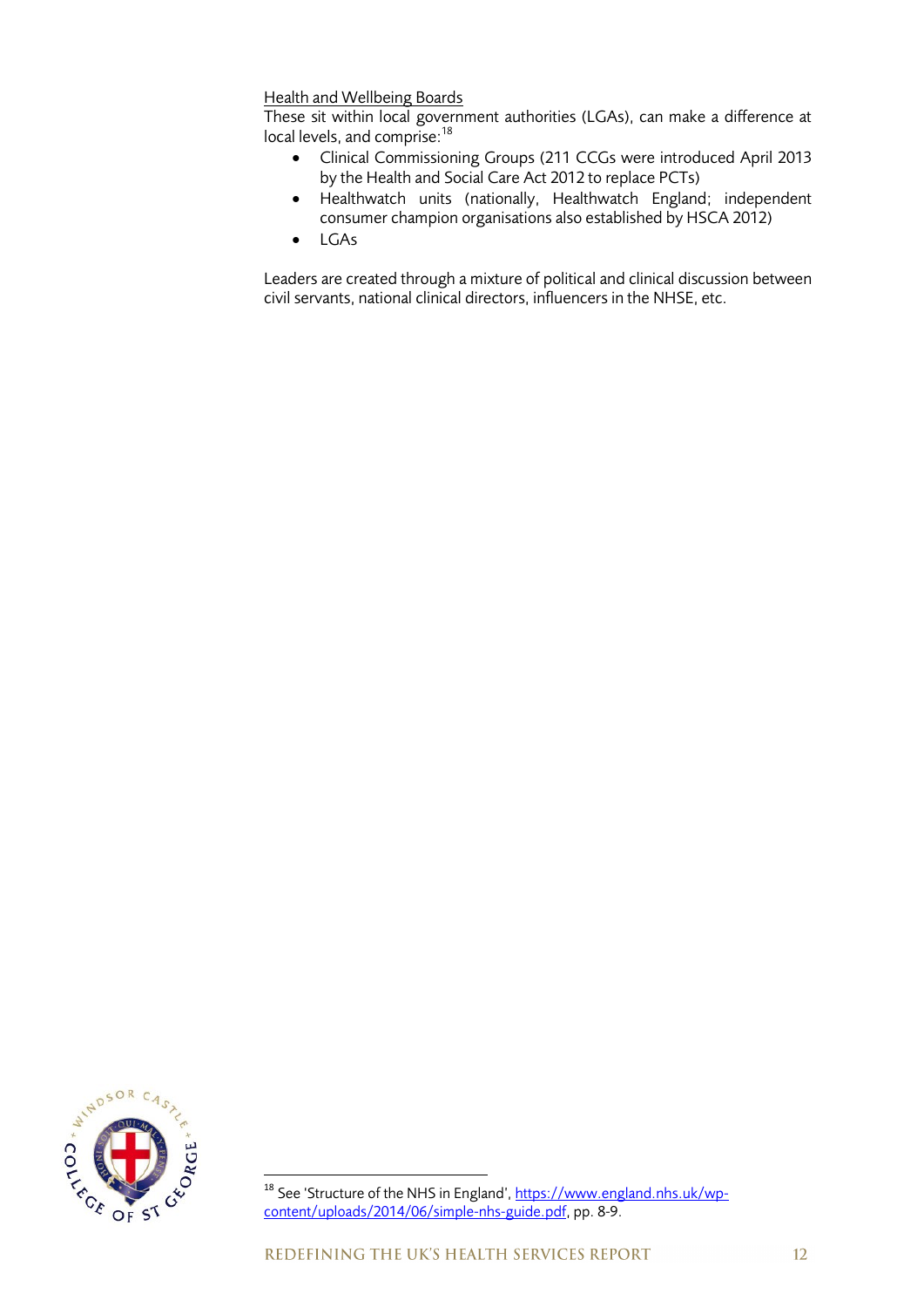#### **Annexe 2: Discussions around the NHS budget**

What does it mean to say that the NHS is 'protected', with 'increased spend year on year'? The government says it, the public hears it, and the Five-Year Forward View indeed describes £8bn made available for NHS England, front-loaded. The full story appears gloomier and more complicated. The NHS as a whole requires more than £8bn (although the NHS asked for only £8bn); trusts are already spending from surplus to maintain services, with 90% of trusts forecast to be in debt by the end of the year; population growth will take up much of the £8bn straight away, while the increasing age of the population adds further pressure; health spend is actually *falling* as a percentage of the overall UK economy; we are spending substantially less than comparable countries.

NHS England says £30bn more is needed to treat the population in five years if there are no productivity savings. If there are savings, it will need £22bn. If there is a 1.5% rise in productivity, £16bn extra will be enough. This is all evidencebased.

It is proposed that the NHS should become more efficient, with savings of 2-3% pa. This would be higher efficiency than that of the economy as a whole, though it is debatable how significant that is. Increases in productivity must plateau, because the NHS is service-led. (NB: management in the NHS is a relatively small cost, so saving money by reducing managers is (a) a negligible gain (b) leaves doctors doing administrative and managerial work.) What does 'more efficient' mean for units that already have 100% ward occupancy? Number of people through the system? Savings?

Treasury are probably thinking that they have given what the NHS asked for: £8bn, front-loaded. There were seven signatories to the Five-Year Forward View, including Public Health.<sup>19</sup> Budget details could be argued indefinitely so perhaps it should simply be borne in mind that there is a Treasury point of view.

Any way you cut it, there is less and less money. (NHS England will soon publish its plans for maintaining the status quo on less resource; which promises interesting reading). But it would be false, and dangerous, to infer that 'we cannot afford the NHS'. Unsustainability is far from unaffordability. We *can* afford it, but it will take some brave changes. As a nation, we may have to be realistic about having a very good, but more limited, national health service.

We are not in fact very inefficient with our 'least worst' tax model (although there is wastefulness in replicating initiatives). By contrast, social insurance brings high transaction costs for claims. The USA spends more on the public health system as a percentage of the GDP, adds private healthcare, and is still less efficient (and not universal). This is not to say that we would not benefit from a system to share gains and losses more equitably, to save money. Various suggestions:

 The UK has had some good success using personal health budgets (PHBs) rather than capitated health budgets in many cases where there is continuing health care.<sup>20</sup> Still, PHBs are not the answer for everyone, especially not in a hierarchy as diffuse as ours.



 $\overline{\phantom{a}}$ 

<sup>&</sup>lt;sup>19</sup> Full list here: <u>https://www.gov.uk/government/publications/five-year-forward-view-</u> [time-to-deliver](https://www.gov.uk/government/publications/five-year-forward-view-time-to-deliver)

 $^{20}$  See, e.g., 'Personal Health Budgets: a revolution in personalisation', by Gail Beer, Jon Paxman, Charlotte Morris (July 2013) [pdf available online].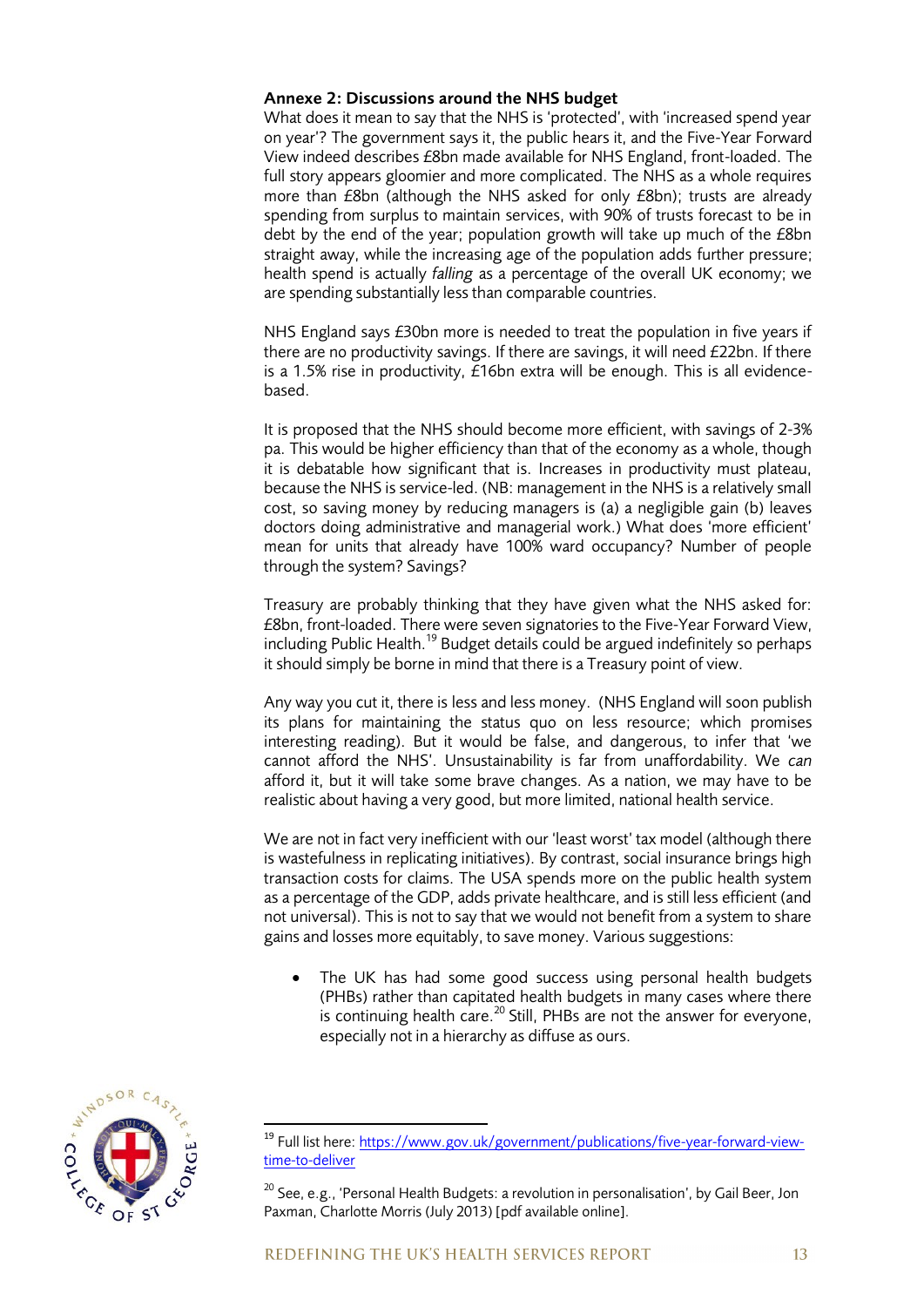- The Barker Commission suggests a wealth tax (inheritance) and increased NI payments for the over-40s who will benefit most from healthcare, among other possibilities.<sup>21</sup>
- Prescription charges could be reworked.
- Probably we can learn from funding models abroad, though it is hard to establish the efficiency of mixed funding models. But Cuba and Costa Rica in particular have developed interesting answers to problems of universal primary care coverage and the proportions spent on 'noncurative' (social and palliative) care.
- We could, contentiously, consider possibilities such as cutting the Cancer Drugs Fund, locums, internal market costs,<sup>22</sup> private finance and for-profit independent providers. (Private providers claim to offer better quality, but do not submit the same data that NHS providers do; should they, if they are going to make a profit?).
- 'Innovation' for value sounds attractive but in practical terms 'innovation' in the NHS is necessarily restricted and usually signifies higher (technological, drug) costs, not lower. A strong academic base used to be a source of new practice, but it is being managed out of the system; innovation (as we usually understand it in a business sense) does not scale well inside the NHS.
- Centralised data would be simpler to manage; proper handling of big data would reduce bureaucracy and administration. Reducing variations of primary care spends would make savings, and good measurement and use of data would make this possible and useful.

If the NHS did get more money, would spending continue to outstrip increased funding? People will continue to get ill and die, and efforts will continue expensively to push the boundaries further back in survival's favour.

On the other hand, we are *good* at value judgments and need not accept ideological rhetoric. We can be sensible, and make the NHS affordable. But we do need enough to keep going.

The overall view is that there is no one overarching solution to the budget problem, and pursuing several difficult partial solutions is necessary, demanding courage, consensus, political will, energy, vocal and visible championship, and a clear public mandate.



 $^{21}$  A useful outline by the King's Fund of the findings of the Commission on the Future of Health and Social Care in England (led by Kate Barker) is viewable at [http://www.kingsfund.org.uk/projects/commission-future-health-and-social-care](http://www.kingsfund.org.uk/projects/commission-future-health-and-social-care-england/summary)[england/summary.](http://www.kingsfund.org.uk/projects/commission-future-health-and-social-care-england/summary)

 $\frac{22}{2}$  The NHS internal market, set up in 1992 under Ken Clarke, has been described by the Select Commission as twenty years of expensive failure. However, the internal market post HSC Act 2012 is different from the internal market that preceded it and evidence suggests this new internal market is delivering better value.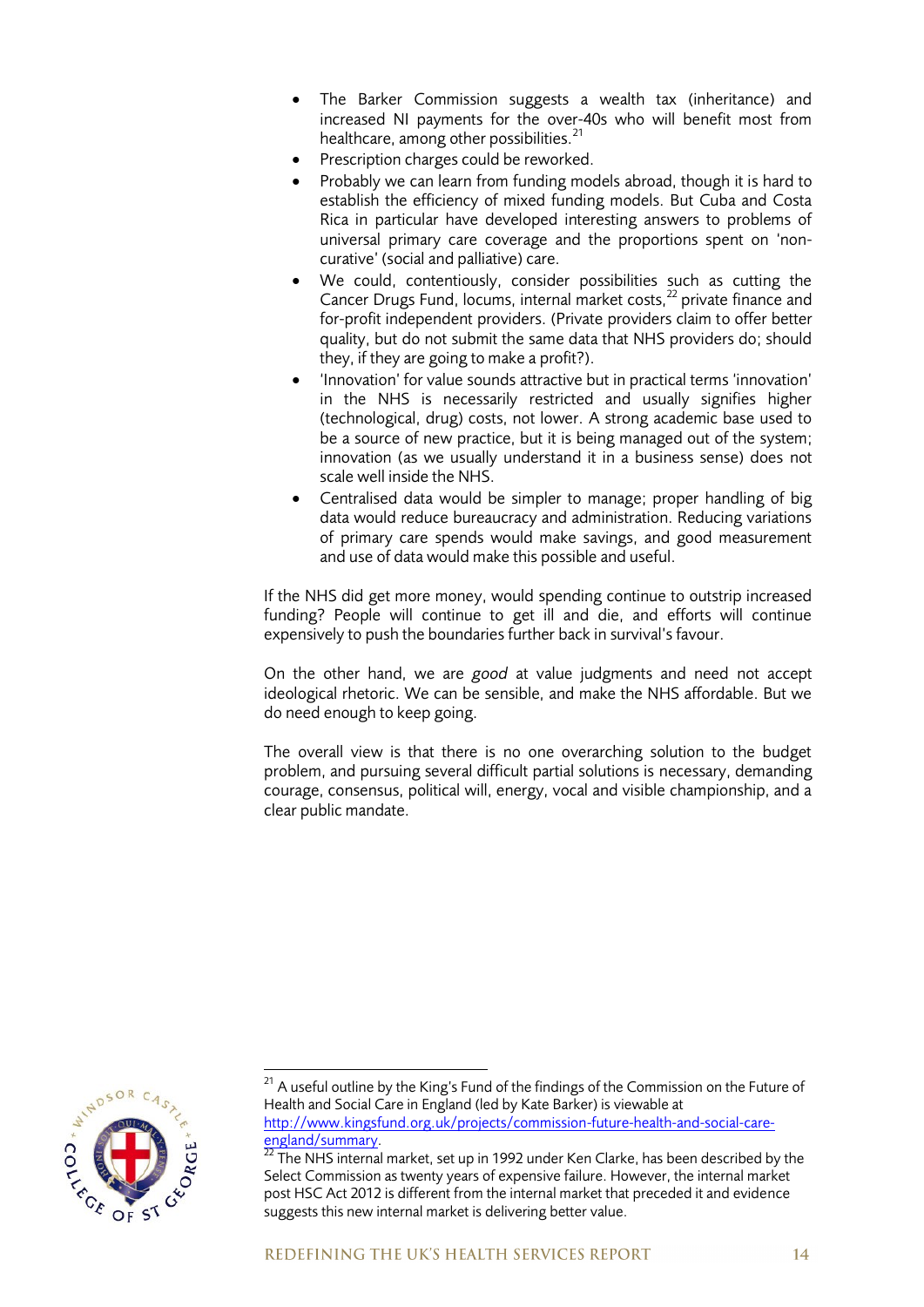# **PARTICIPANTS**

| Mr David Allen            | <b>Chief Executive</b><br>Faculty of Public Health                                                                                                   |
|---------------------------|------------------------------------------------------------------------------------------------------------------------------------------------------|
| Mr Kareem Ayoub           | Product Manager<br>Google DeepMind                                                                                                                   |
| Professor Maureen Baker   | Chair of Council<br>Royal College of General Practitioners                                                                                           |
| Dr Stephen Brett          | President, The Intensive Care Society<br>Consultant in Intensive Care Medicine &<br>Reader in Critical Care<br>Imperial College Healthcare NHS Trust |
| Dr Danie du Plessis       | Senior Vice President, Head Worldwide<br><b>Medical Affairs</b><br>GlaxoSmithKline                                                                   |
| Dr Ian Gould              | Consultant Microbiologist /<br>Service Clinical Director Medical Microbiology<br>NHS Grampian                                                        |
| Professor Mike Grocott    | Professor of Anaesthesia and Critical Care<br>Medicine<br>University of Southampton                                                                  |
| Dr Guy Gross              | Innovation Delivery Lead<br>Imperial College Health Partners<br>(NW London Academic Health Science<br>Network)                                       |
| Professor Sir Andy Haines | Professor of Public Health & Primary Care<br>London School of Hygiene & Tropical<br>Medicine                                                         |
| Dr Tim Jones              | Programme Director<br>Future Agenda                                                                                                                  |
| Dr Annette Kramer         | Director<br>Annette Kramer Consulting<br>Fellow, St George's House                                                                                   |
| Professor Neil Marlow     | Professor of Neonatal Medicine<br>University College London                                                                                          |
| Mr Gary McKeone           | Programme Director<br>St George's House                                                                                                              |
| Professor Neena Modi      | President<br>Royal College of Paediatrics and Child Health<br>(RCPCH)                                                                                |
| Professor Hugh Montgomery | Professor of Intensive Care Medicine<br>Director, Centre for Human Health and<br>Performance<br>University College London                            |

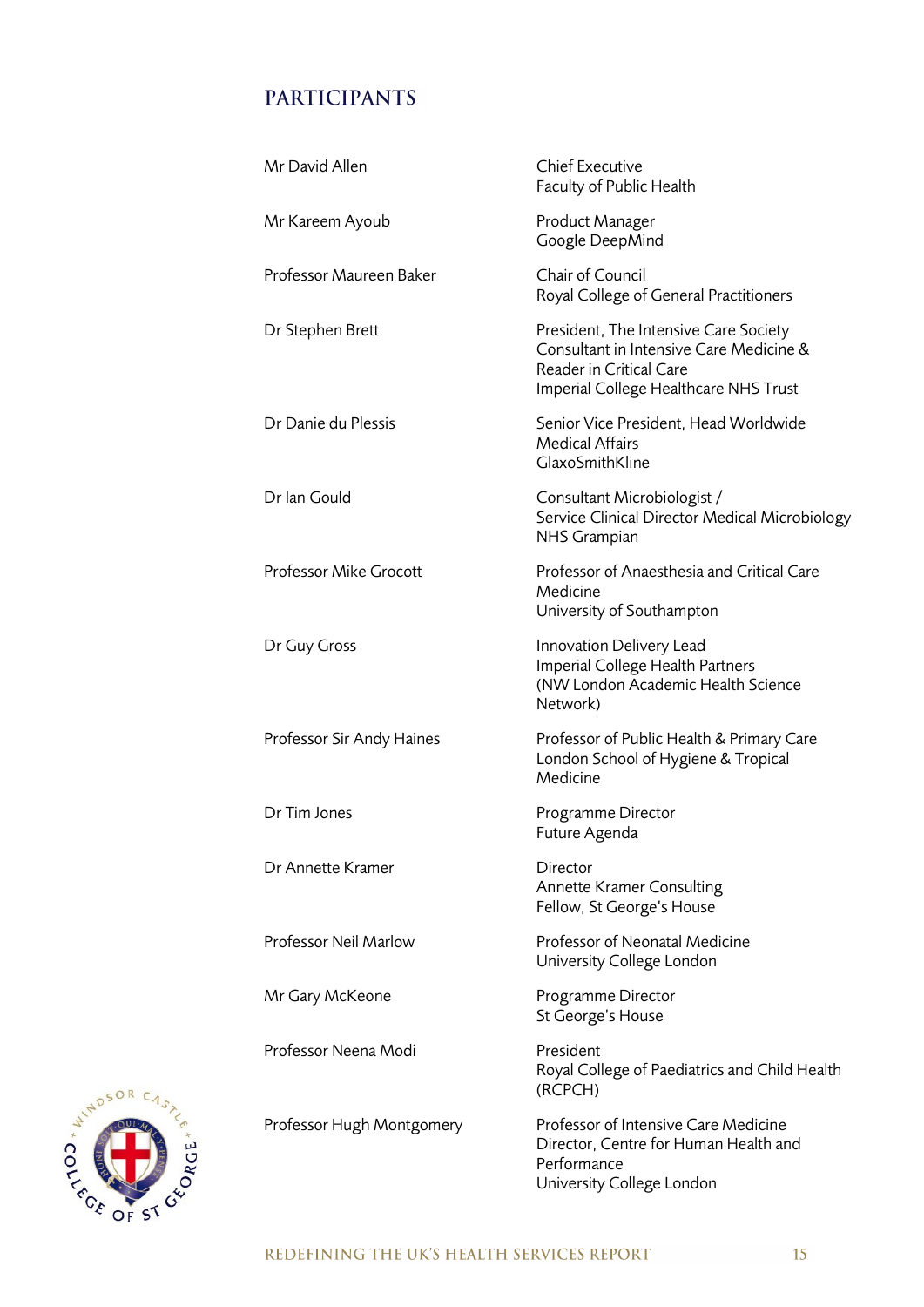| Professor Michael (Monty) Mythen | Director of the Discovery Lab and Chair of the<br>Scientific Advisory Board, ISEH Smiths<br>Medical Professor of Anaesthesia and Critical<br>Care<br>University College London                                                                                              |
|----------------------------------|-----------------------------------------------------------------------------------------------------------------------------------------------------------------------------------------------------------------------------------------------------------------------------|
| Dr Peadar O'Mordha               | Principal<br>Royal Philips                                                                                                                                                                                                                                                  |
| Dr Gale Pearson                  | Chair of the National Clinical Reference Group<br>for Paediatric Intensive Care (NHSE)<br>Consultant Paediatric Intensivist (BCH)<br>NHSE and Birmingham Children's Hospital                                                                                                |
| Mr Adam Poole                    | Special Strategic Projects<br><b>Buro Happold</b>                                                                                                                                                                                                                           |
| Dr Gina Radford                  | Deputy Chief Medical Officer, England<br>Department of Health                                                                                                                                                                                                               |
| Mr Adam Roberts                  | Senior Economics Fellow<br>The Health Foundation                                                                                                                                                                                                                            |
| Dr Katharine Scarfe Beckett      | Rapporteur                                                                                                                                                                                                                                                                  |
| Ms Rachel Stancliffe             | Director<br>The Centre for Sustainable Healthcare                                                                                                                                                                                                                           |
| Mr Mustafa Suleyman              | Co-Founder & Head of Applied AI<br>Google DeepMind                                                                                                                                                                                                                          |
| Professor Charles Swanton        | Professor of Cancer Medicine<br>Chair in Personalised Medicine<br>Director of Lung Cancer Centre of Excellence<br>Senior Group Leader<br><b>Consultant Medical Oncologist</b><br>The Francis Crick Institute<br>University College London Hospitals and<br>Cancer Institute |
| <b>Mr Chris Walters</b>          | Chief Economist<br>Monitor                                                                                                                                                                                                                                                  |
| Professor Bee Wee                | Consultant in Palliative Medicine<br>Oxford University Hospitals Foundation Trust                                                                                                                                                                                           |
| Ms Karen Winton                  | Managing Partner<br>Nest VC UK                                                                                                                                                                                                                                              |